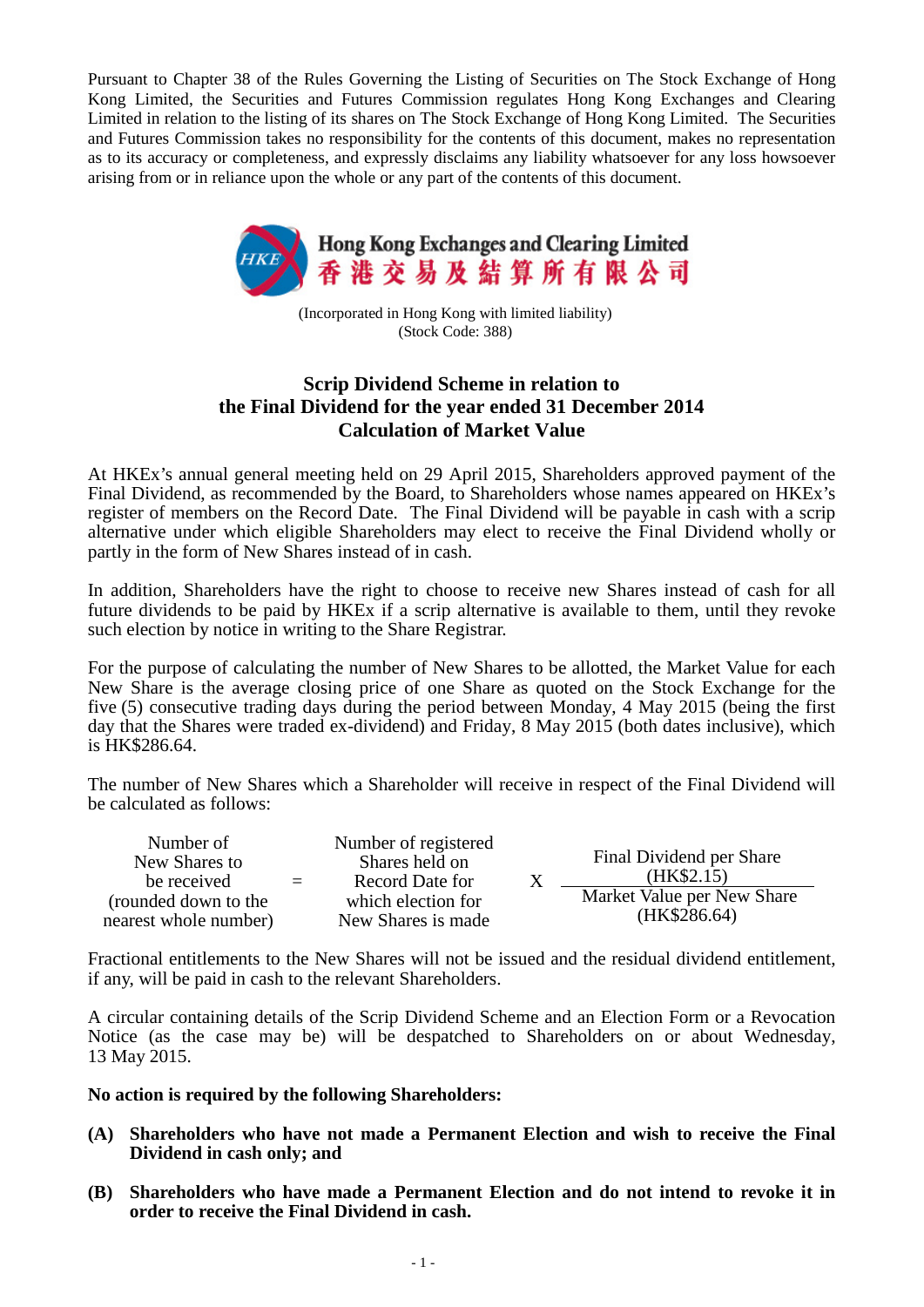Shareholders who have not made a Permanent Election and wish to receive their Final Dividend wholly or partly in New Shares instead of in cash and, where applicable, to make a Permanent Election should complete the Election Form. Shareholders who have previously made a Permanent Election and wish to receive their Final Dividend wholly or partly in cash should complete the Revocation Notice. The completed Election Form or Revocation Notice (as the case may be) should be returned as soon as possible so as to enable it to be received by the Share Registrar before the Closing Time. Late submissions of the Election Form or the Revocation Notice will not be accepted.

Shareholders who are not eligible to receive the Final Dividend wholly or partly in New Shares under the provisions of the Scrip Dividend Scheme should not complete the Election Form and, if they do so, such Election Form will be voided and of no effect.

The Closing Time will be extended, as the case may be, in accordance with (a) or (b) below if a Typhoon Signal No. 8 or above is hoisted, or a Black Rainstorm Warning Signal is in force in Hong Kong:

- (a) at any time before 12:00 noon on Friday, 29 May 2015. In such a case, the closing time for the return of the Election Form and Revocation Notice will be extended to 5:00 pm on the same business day; or
- (b) at any time between 12:00 noon and 4:30 pm on Friday, 29 May 2015. In such a case, the closing time for the return of the Election Form and Revocation Notice will be extended to 4:30 pm on the next business day where none of the above signals is hoisted or in force at any time between 9:00 am and 4:30 pm.

HKEx has applied to the SFC for the listing of, and permission to deal in, the New Shares. It is expected that the dividend warrants and/or, subject to the SFC's approval of the above application, definitive certificates for New Shares will be despatched by ordinary mail to the respective Shareholders concerned at their own risk on Friday, 5 June 2015. The New Shares will, on issue, rank equally in all other respects with the existing Shares save that they will not be eligible for the Final Dividend. Subject to the proper receipt of definitive certificates for New Shares by the relevant Shareholders, dealings in the New Shares on the Stock Exchange are expected to commence on Friday, 5 June 2015.

In this announcement, the following expressions have the meanings set out below unless the context otherwise requires:

| "Board"          | HKEx's board of directors;                                                                                                                                                                       |
|------------------|--------------------------------------------------------------------------------------------------------------------------------------------------------------------------------------------------|
| "Closing Time"   | the closing time for the return of the completed Election Form or<br>Revocation Notice (as the case may be) to the Share Registrar, being<br>4:30 pm on Friday, 29 May 2015;                     |
| "Election Form"  | the form of election for use by Shareholders who wish to receive the<br>Final Dividend wholly or partly in New Shares instead of in cash and,<br>where applicable, to make a Permanent Election; |
| "Final Dividend" | the final dividend of HK\$2.15 per Share for the year ended<br>31 December 2014 payable to Shareholders whose names appeared on<br>HKEx's register of members on the Record Date;                |
| "HKEx"           | Hong Kong Exchanges and Clearing Limited, a company incorporated<br>in Hong Kong with limited liability, whose shares are listed on the Main<br>Board of the Stock Exchange;                     |
| "Hong Kong"      | Hong Kong Special Administrative Region of the People's Republic of<br>China;                                                                                                                    |